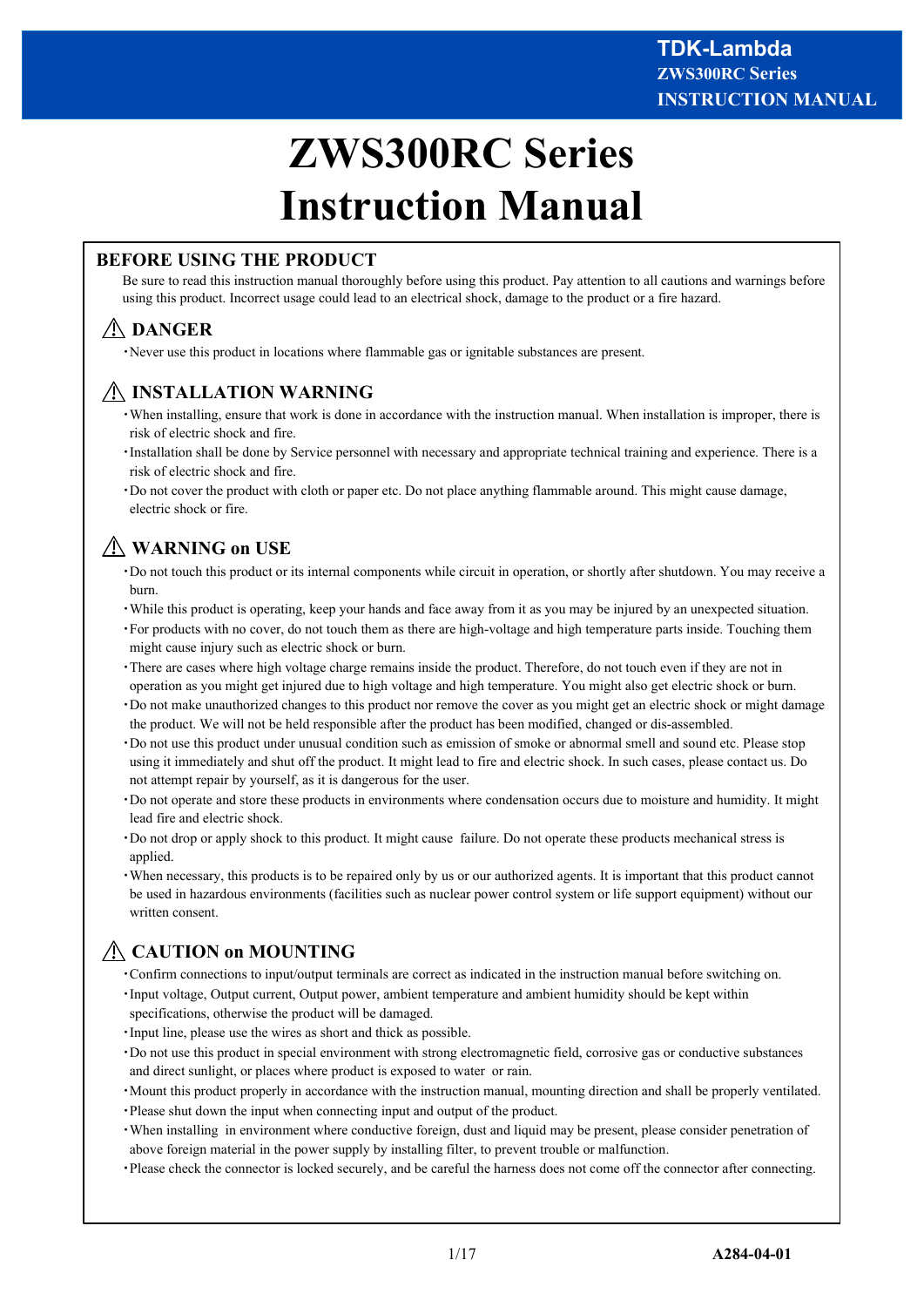## **CAUTION on USE**

- ・Product individual notes are shown in the instruction manual. If there is any difference with common notes individual notes shall have priority.
- ・Before using this product, be sure to read the catalog and instruction manual. There is risk of electric shock or damage to the product or fire due to improper use.
- ・Input voltage, Output current, Output power, ambient temperature and ambient humidity should be kept within specifications, otherwise the product will be damaged, or cause electric shock or fire.
- ・If the built-in fuse is blown, do not use the product even after replacing the fuse as. There is risk of abnormality inside. Be sure to request repair to our company.
- ・For products without built-in protection circuit (element, fuse, etc.), insert fuse at the input to prevent smoke, fire during abnormal operation. As for products with built-in protection circuit, depending on usage conditions, built-in protection circuit might not work. It is recommended to provide separate proper protection circuit.
- ・For externally mounted fuse do not use other fuses aside from our specified and recommended fuse.
- ・This product was made for general purpose electronic equipment use and is not designed for applications requiring high safety (such as extremely high reliability and safety requirements. Even though high reliability and safety are not required, this product should not be used directly for applications that have serious risk for life and physical safety. Take sufficient consideration in fail-safe design (such as providing protective circuit or protective device inside the system, providing redundant circuit to ensure no instability when single device failure occurs).
- ・When used in environments with strong electromagnetic field, there is possibility of product damage due to malfunction.
- ・When used in environment with corrosive gas (hydrogen sulfide, sulfur dioxide, etc.) , there is possibility that they might penetrate the product and lead to failure.
- ・When used in environments where there is conductive foreign matter or dust, there is possibility of product failure or malfunction.
- ・Provide countermeasure for prevention of lightning surge voltage, noise and static electricity as there is risk of damage due to abnormal voltage.
- ・Connect together the frame ground terminal of the product and the ground terminal of the equipment for safety and noise reduction. If these ground is not connected together, there is risk of electric shock.
- ・Parts with lifetime specifications (electrolytic capacitor) are required to be replaced periodically. Set the overhaul period depending on the environment of usage and perform maintenance. Also, note that there are cases when EOL products cannot be overhauled.
- ・Take care not to apply external abnormal voltage to the output. Especially, applying reverse voltage or overvoltage more than the rated voltage to the output might cause failure, electric shock or fire.
- ・This product is designed under condition Material group Ⅲb, Pollution Degree (PD): PD2, Over Voltage category (OVC): OVCII or III (Only EN62477-1) and Class of equipment: Class I. This product is designed to be accessible only to service technicians as part of indoor use device.
- ・This product contains a printed circuit board utilizing surface mounted devices. PCB stress such as bending, twisting etc. could cause damage. Therefore, please handle with care.
- ・When handling this product, hold the board edge and take care not to touch the component side. When installing this product in apparatus or equipment, mount it on spacers.
- ・The outputs of this product may, under fault conditions, exceed ES1 voltage limits. Therefore the outputs must be protected in the end equipment to maintain ES1.
- ・This product has used Power Thermistor to protect the circuit from Inrush Current. Frequent repetition of input might cause damage to internal components because of generating surge current.
- ・The output power is considered to be a hazardous energy level (The voltage is 2V or more and the power is 240VA or more). It must not be made accessible to users. Protection must be provided for Service Engineers against indirect contact with the output terminals and/or to prevent tools being dropped across them. While working on this product, the AC input power must be switched off and the input and output voltage should be zero.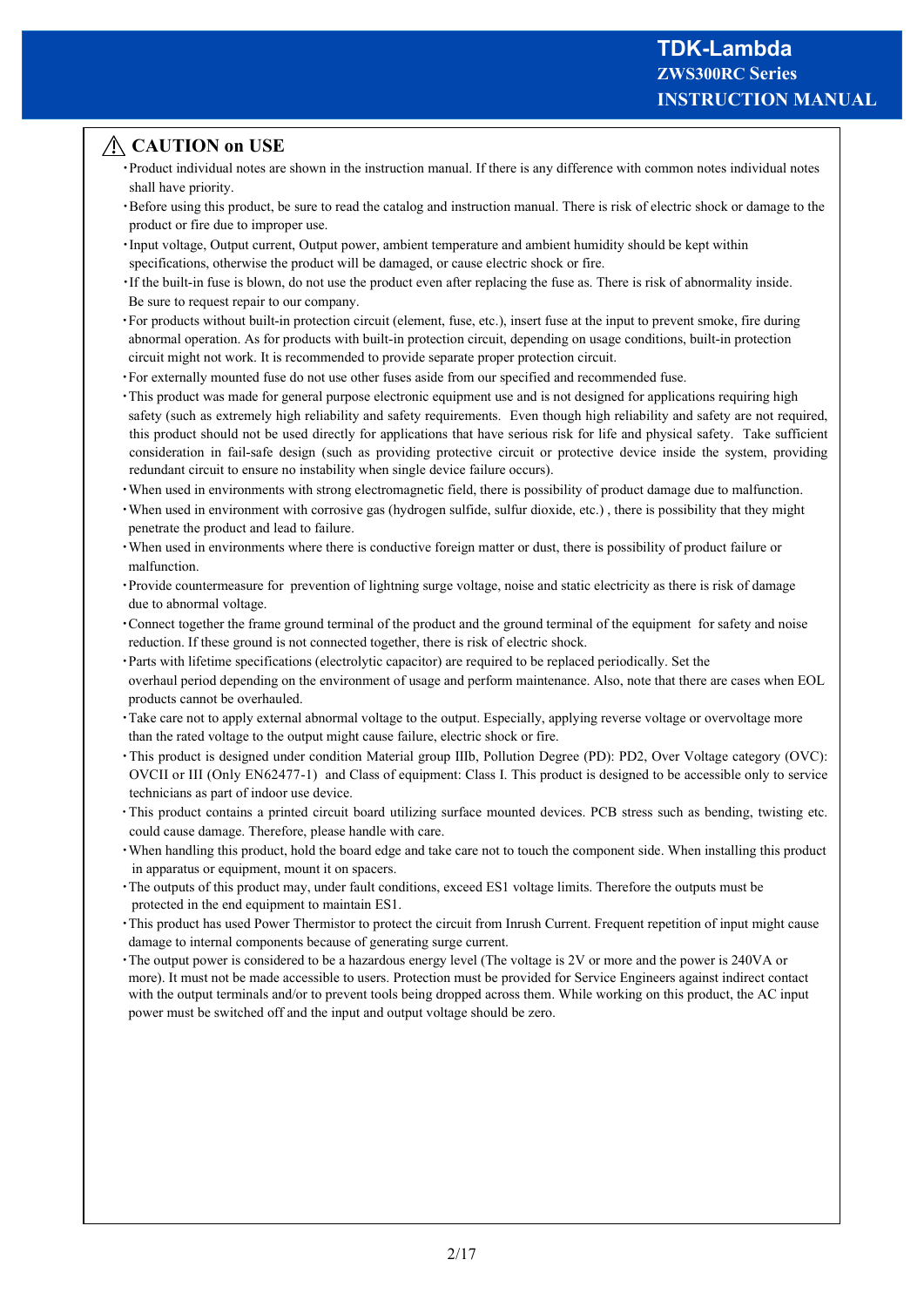#### **Note**

- ・Take note that traces of sheet metal processing be left in our power supplies.
- ・When disposing product, follow disposal laws of each municipality.
- ・Published EMI (CE, RE) or immunity is the result when measured in our standard measurement conditions and might not satisfy specification when mounted and wired inside end-user equipment.
- Use the product after sufficiently evaluating at actual end-user equipment.
- ・When exporting our products, apply for necessary permissions as required by rules and regulations of Foreign Exchange and Foreign Trade Control Act.
- ・Catalogue, contents of the instruction manual may be changed without a prior notice. Refer to latest catalogue or instruction manual.
- ・Reproduction or reprinting the instruction manual or its portion is forbidden without our permission.

## **LONG-TERM STORAGE METHOD AND LONG-TERM STORAGE PERIOD**

・Please keep the product in carton box.

・Please do not apply excessive vibration, shock or mechanical stress applied directly to the product.

- ・Please keep away from direct sunlight.
- ・For long-term storage temperature and humidity, the following conditions shall be used as a guideline :
	- Temperature range : 5℃~30℃
	- Humidity range :  $40\% \sim 60\% RH$

Please keep away from the places where temperature and humidity can change drastically.

It can cause condensation on the product or deterioration.

・For long-term storage period, we recommend to use within 2 years after receiving the product.

 There is tendency that the leakage current of an aluminium electrolytic capacitor may increase when stored without using for a long time. This phenomenon can be improved by applying voltage to the aluminum electrolytic capacitor to reduce the increased leakage current through the self-recovery effect of the electrolyte. For reference, before using products that have been stored for a very long time, please warm-up first for 30 minutes or more without taking load.

< Criterion of warm up voltage condition >

(1)Implementation period : 1 year or above after the delivery

(2)Electrical continuity condition

| $\epsilon$ , $\epsilon$ , $\epsilon$ , $\epsilon$ , $\epsilon$ , $\epsilon$ , $\epsilon$ , $\epsilon$ , $\epsilon$ , $\epsilon$ , $\epsilon$ , $\epsilon$ , $\epsilon$ , $\epsilon$ , $\epsilon$ , $\epsilon$ , $\epsilon$ , $\epsilon$ , $\epsilon$ , $\epsilon$ , $\epsilon$ , $\epsilon$ , $\epsilon$ , $\epsilon$ , $\epsilon$ , $\epsilon$ , $\epsilon$ , $\epsilon$ , $\epsilon$ , $\epsilon$ , $\epsilon$ , $\epsilon$ |                      |
|-------------------------------------------------------------------------------------------------------------------------------------------------------------------------------------------------------------------------------------------------------------------------------------------------------------------------------------------------------------------------------------------------------------------------------|----------------------|
| Input voltage                                                                                                                                                                                                                                                                                                                                                                                                                 | : Rating             |
| Load                                                                                                                                                                                                                                                                                                                                                                                                                          | : 0A                 |
| Ambient temperature : Normal temperature                                                                                                                                                                                                                                                                                                                                                                                      |                      |
| Time                                                                                                                                                                                                                                                                                                                                                                                                                          | : 30 minutes or more |
|                                                                                                                                                                                                                                                                                                                                                                                                                               |                      |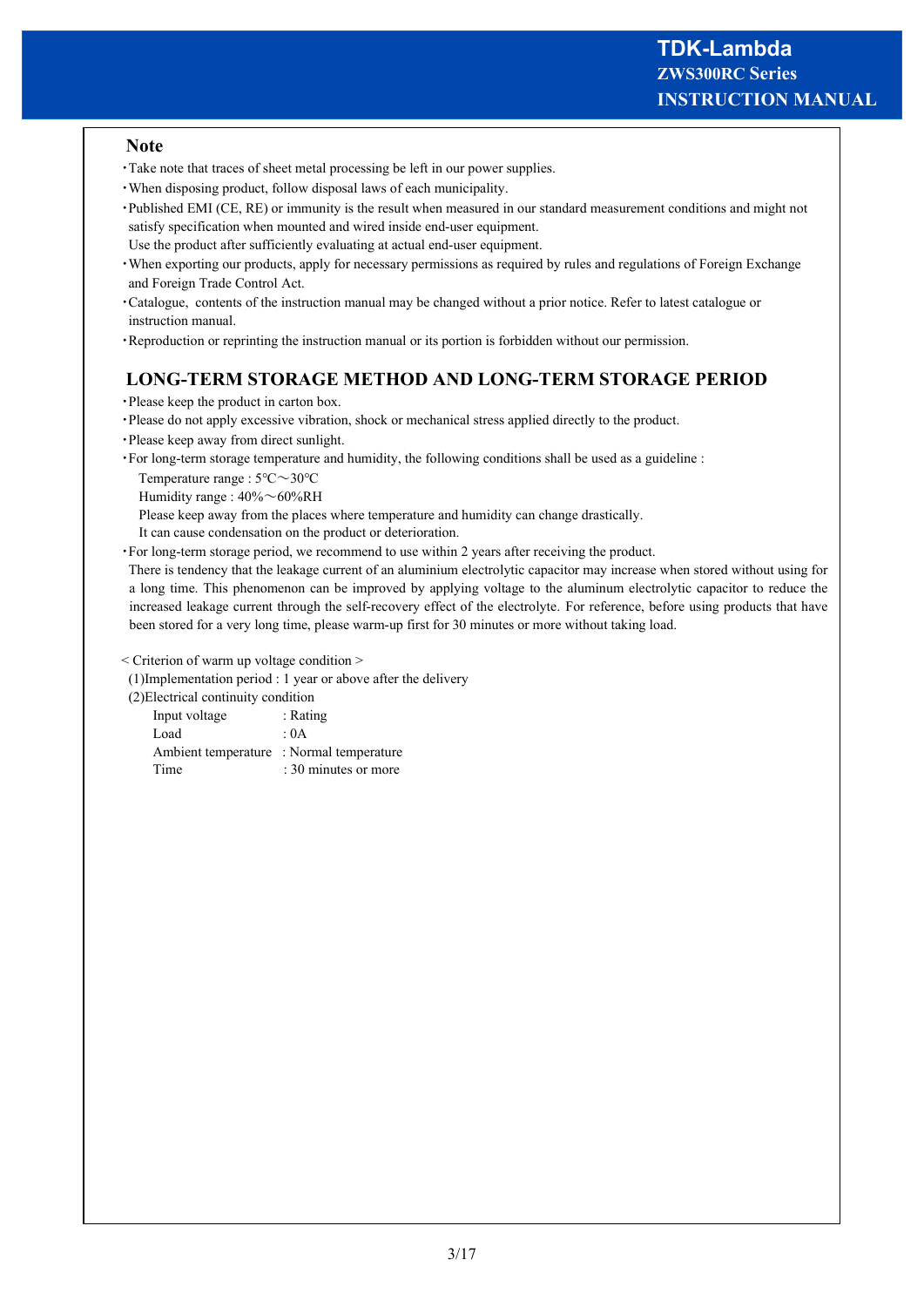**1. Model name identification method**



## **2. Terminal Explanation**



- $\overline{D}$  L : AC Input terminal Live line (Fuse in line)
- $\mathfrak{D}$  N : AC Input terminal Neutral line
- $\Im \doteqdot$  : Earth terminal
- $\overline{4}$  Mounting hole (hole diameter:  $\phi$  3.5mm) These holes are connected to  $\pm$  terminal of CN1. Must be connected to Chassis (Conductor) of the equipment by electrically conductive spacer.
- $\overline{5}$  Mounting hole (hole diameter:  $\phi$  3.5mm) These holes are not connected to  $\pm$  terminal of CN1.
- $6 + V$  : + Output terminal
- $\hat{D}$  -V : Output terminal
- V.ADJ : Output voltage adjustment trimmer. The output voltage rises when a trimmer is turned clockwise. 8
- **9** Remote ON/OFF control terminal (Option model "/R")
- ZBM-AC connection terminal (Option model "/BM") 10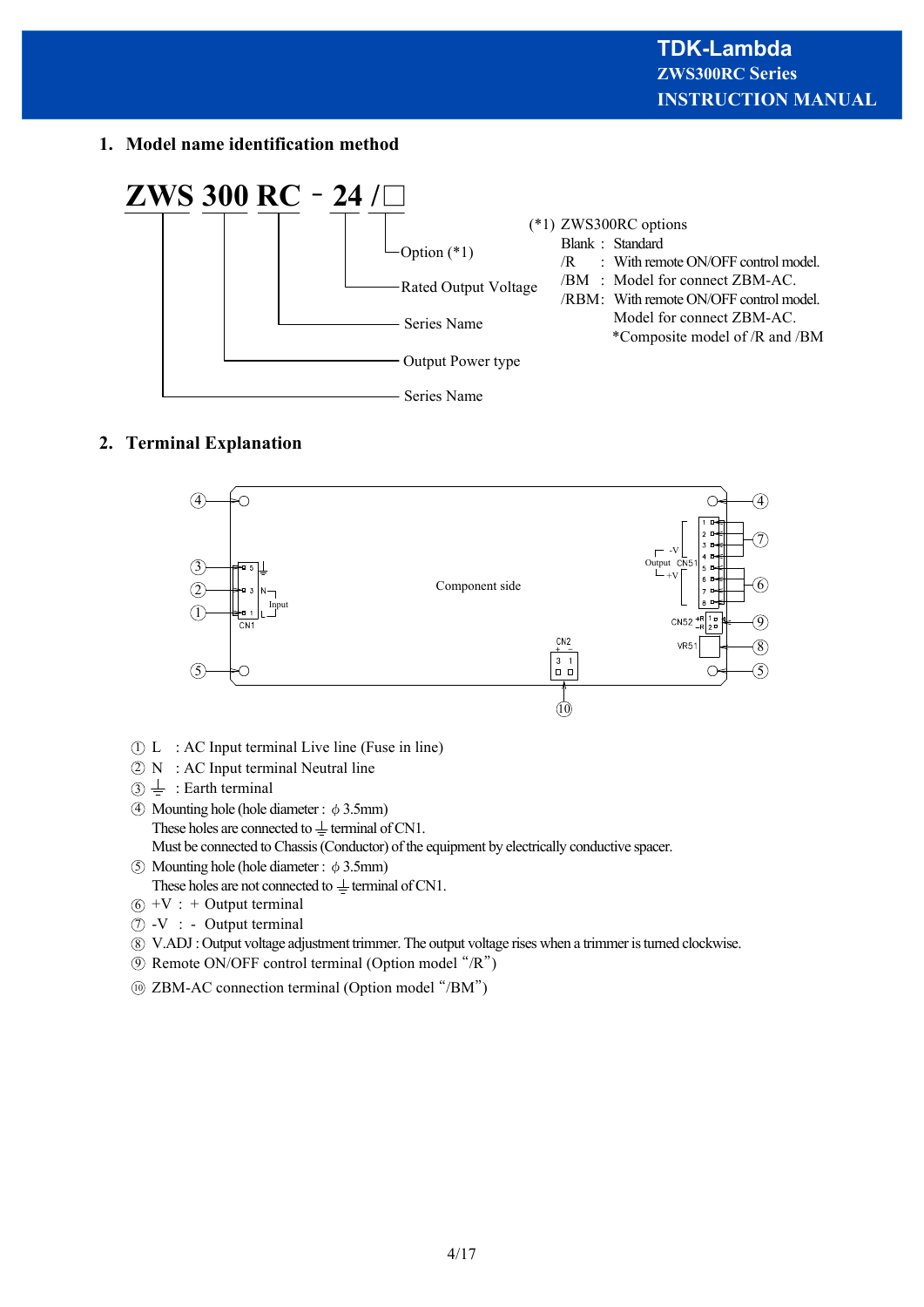## **3. Block Diagram**



•Circuit topology, switching frequency Switching Circuit : Cascade forward topology 130kHz PFHC circuit : Active filter 50kHz-70kHz (Spread)

•Fuse rating : 6.3A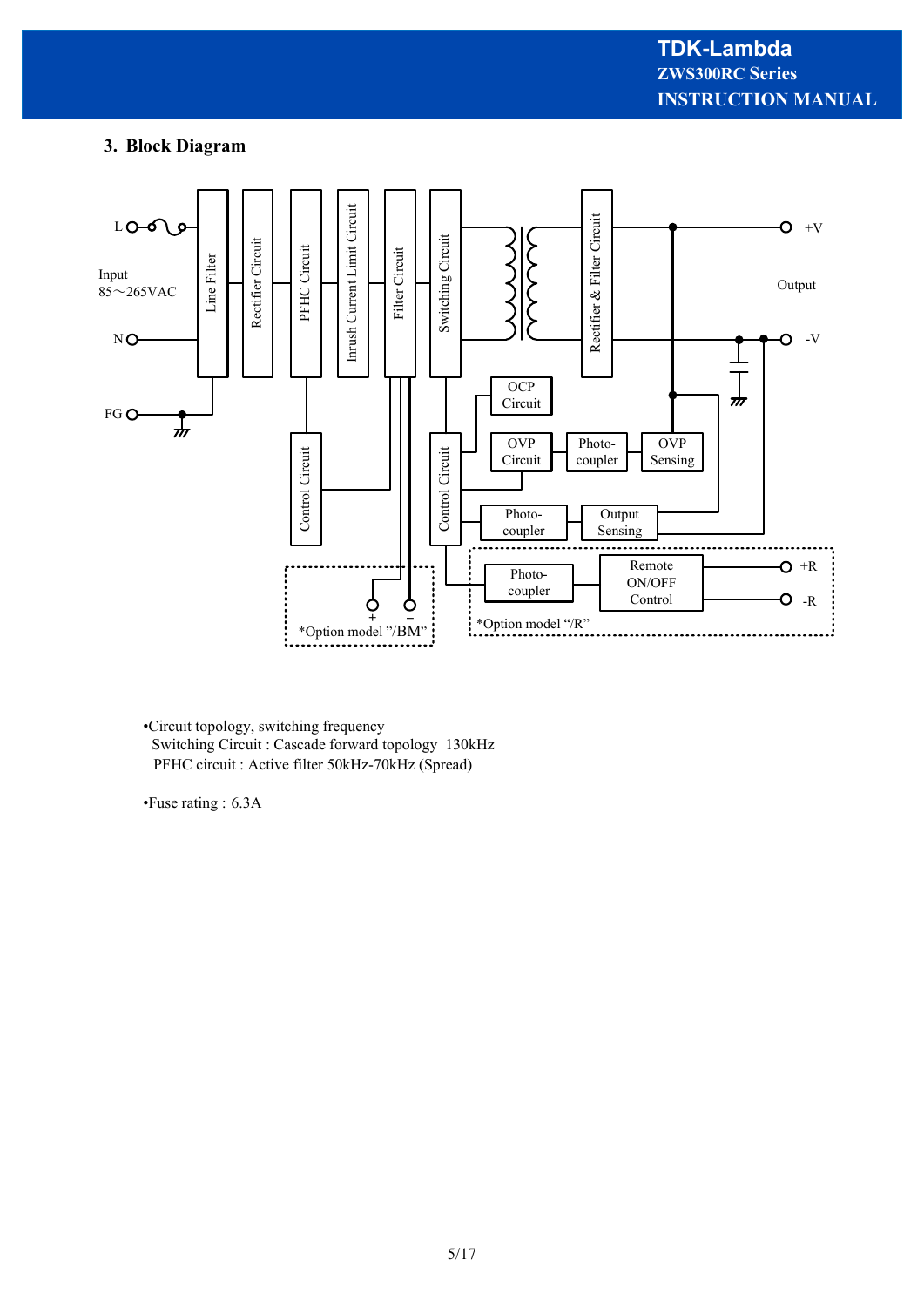## **4. Sequence time chart**



(\*1) Target option : /R

+R & -R Level

 Higher than 4.5V : Output on Lower than 0.8V : Output off This sequence is using external voltage.

(\*2) OVP detection point

 $115\% \sim 135\%$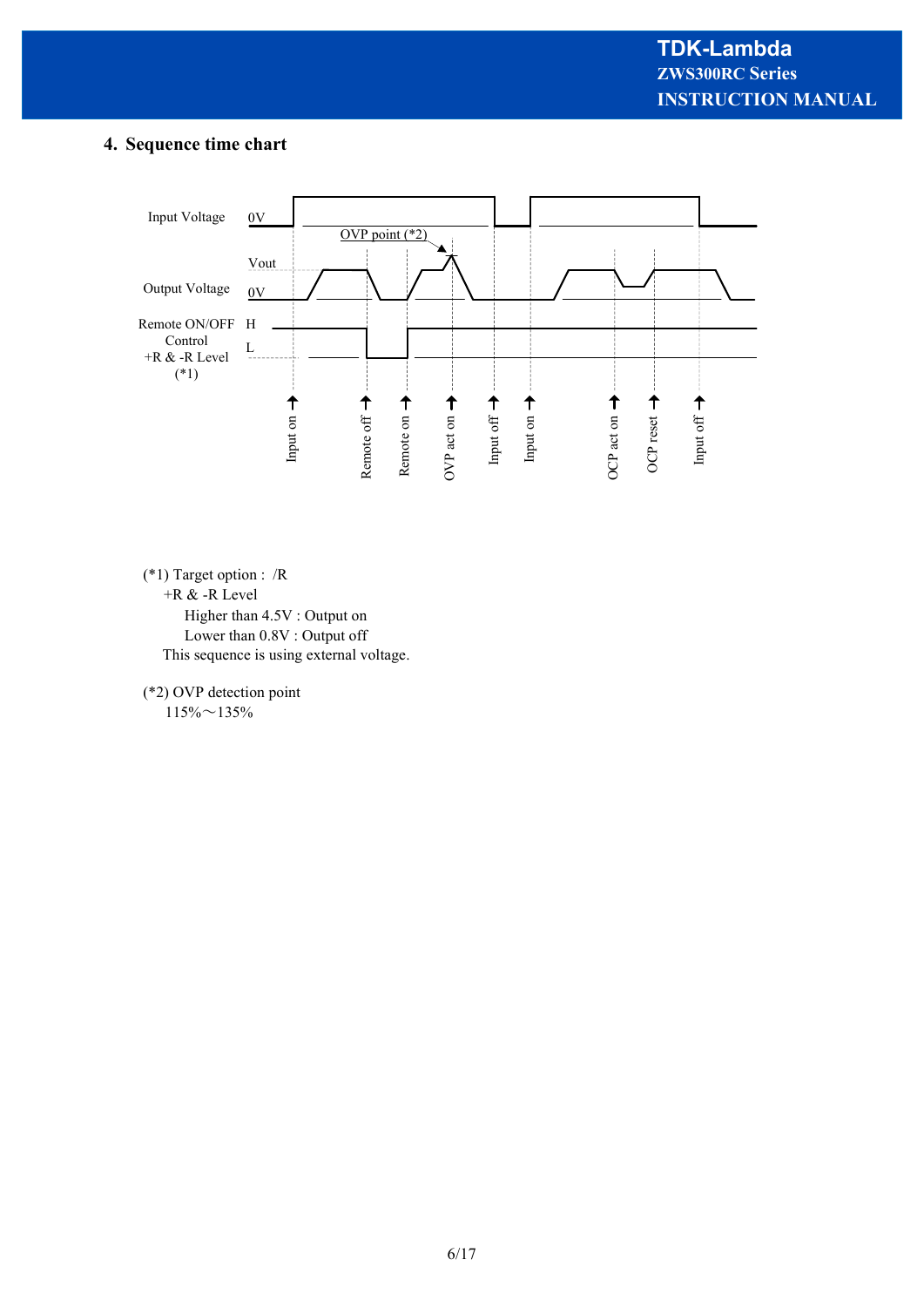## **5. Terminal Connection method**

Pay attention to the input wiring. If it is connected to wrong terminal, the product will be damaged.

- Input must be off when making connections. Please insert or remove CN2 after the internal voltage drop enough. (More than 3 min after input turn off) CN2 is connected to an internal capacitor, and high voltage remains even if the input turn off.
- Connect  $\frac{1}{\epsilon}$  terminal to earth (frame ground of the equipment etc.) by thick wire for safety and improvement of noise sensitivity.
- The output load line and input line shall be separated to improve noise sensitivity.
- Do not apply stress to PCB, when connecting or removing connector.
- Use input/output connector (housing) specified by the table below. Housing or Terminal pin is not included with this product.
- Use the terminal pin SVH-21T-P1.1 or BVH-21T-P1.1, when output current per connector pin is 5A or less.
- Use the terminal pin SVH-41T-P1.1 or BVH-41T-P1.1, when output current per connector pin is 7A or less.
- Use recommended crimping tool.



| Terminal                                              | Symbol           | Connector                                                        | Housing | Terminal Pin                                                    | Maker  |
|-------------------------------------------------------|------------------|------------------------------------------------------------------|---------|-----------------------------------------------------------------|--------|
| Input Connector                                       | CN <sub>1</sub>  | <b>B3P5-VH</b>                                                   | VHR-5N  | (In the case of 5A MAX per PIN)<br>SVH-21T-P1.1 or BVH-21T-P1.1 |        |
| Output Connector                                      | CN51             | B8P-VH                                                           | VHR-8N  | (In the case of 7A MAX per PIN)<br>SVH-41T-P1.1 or BVH-41T-P1.1 |        |
| Remote ON/OFF<br>Control<br>(Option model $''/R''$ )  | CN <sub>52</sub> | B <sub>2</sub> B-XH-AM                                           | $XHP-2$ | SXH-001T-P0.6 or BXH-001T-P0.6                                  | J.S.T. |
| ZBM-AC<br>Connection Terminal<br>(Option model "/BM") | CN2              | B <sub>2</sub> P <sub>3</sub> -V <sub>H</sub> -F <sub>B</sub> -B | VHR-3N  | SVH-21T-P1.1 or BVH-21T-P1.1                                    |        |

#### ■**Connector / Housing and Terminal Pin**

Matching housing and terminal --- Not included with the product

## ■**Hand Crimping Tool**

| Hand Crimping Tool             | Terminal Pin                      | <b>Maker</b> |
|--------------------------------|-----------------------------------|--------------|
| <b>YC-160R</b>                 | SVH-21T-P1.1<br>or BVH-21T-P1.1   |              |
| YC-930R                        | SVH-41T-P1.1<br>or $BVH-41T-P1.1$ | J.S.T.       |
| <b>YC-110R</b><br>or $YRS-110$ | SXH-001T-P0.6<br>or BXH-001T-P0.6 |              |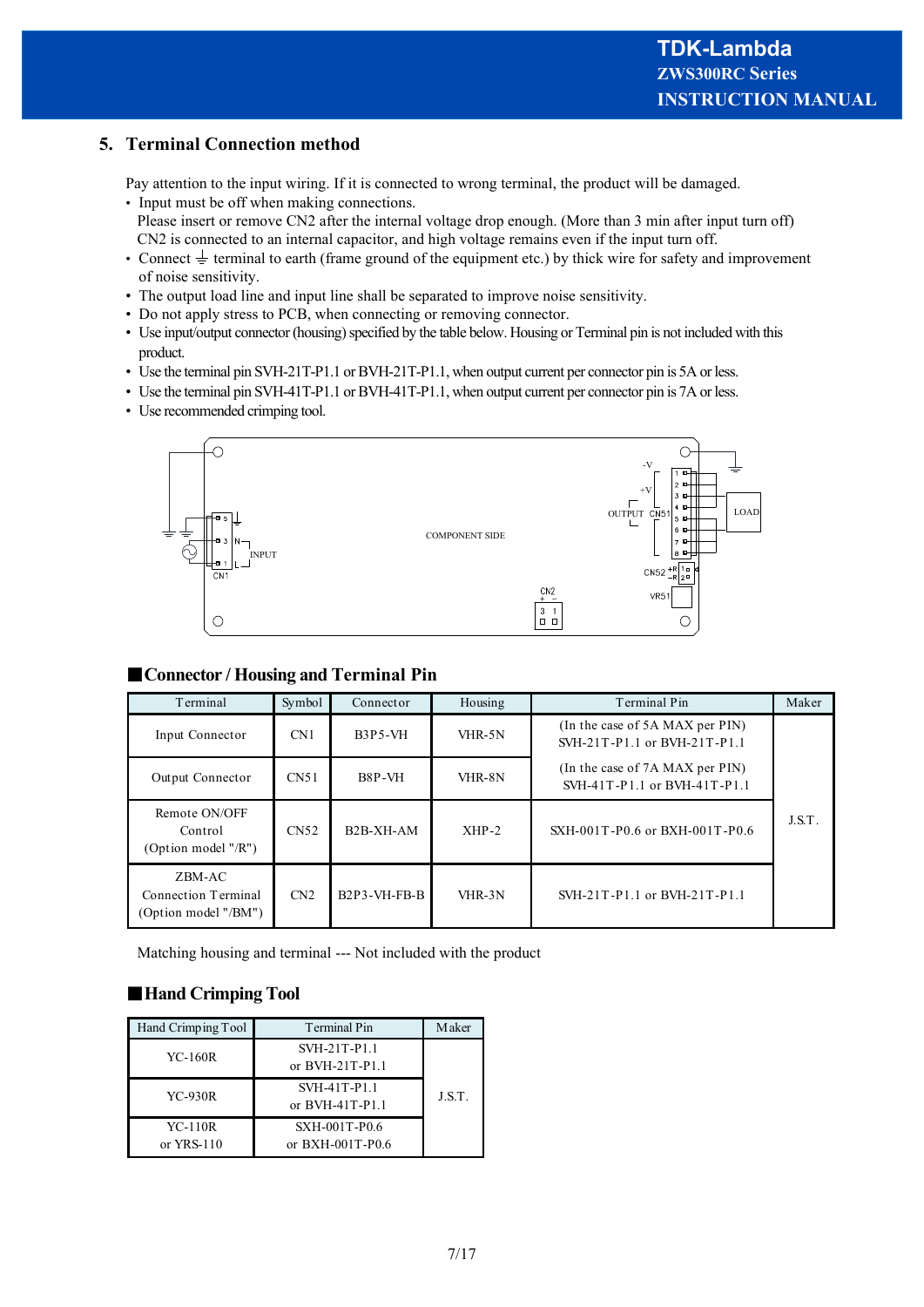## **6. Explanation of Functions and Precautions**

#### **6-1. Input Voltage Range**

Input voltage range is single phase 85-265VAC (47-63Hz) or 120-370VDC. Input voltage, which is out of specification, might lead the product damage.

For cases where conformance to various safeties required, described as 100-240VAC (50-60Hz). Output derating is required for input voltage less than 90VAC or less than 127VDC.

#### **6-2. Output Voltage Adjustment Range**

Output voltage is set to rated value at shipment. Output voltage can be adjusted by output voltage adjustment trimmer (VR51). Please set output voltage within specified adjustable range.

Turning the trimmer clockwise, the output voltage will be increased. Take note when the output voltage is increased. excessively, over voltage protection (OVP) function may trigger and voltage will be shut down. Furthermore, when increasing the output voltage, reduce the output current as not to exceed the maximum output power.

When the trimmer turns quickly at no load condition, the output voltage might become unstable. To maintain the output voltage stable, flow the output current, or remove the input of the product until the output be shut down, and then re-input. Please turn the trimmer slowly during the output voltage adjustment.

## **6-3. Inrush Current**

Inrush current is suppressed by power thermistor for the product. Higher current will flow at higher ambient temperature or re-input on condition. Please select input switch or external fuse carefully. The inrush current value specified in the specification is under cold start condition (at  $25^{\circ}$ C).

## **6-4. Over Voltage Protection (OVP)**

 The OVP function is output shut down method and manual reset type. OVP function operates within 115-135% of nominal output voltage.

When OVP triggered, the output will be shut down. To reset OVP, remove the input of the product for a few minutes, and then re-input or remote control (Option) OFF/ON is required. In addition, the setting value of OVP is fixed and not adjustable. Never apply higher

voltage externally to the output terminal to avoid the product Failure. In case of inductive load, put protective diode in series to the output power line.

## **6-5. Over Current Protection (OCP)**

Constant current limit with automatic recovery.

OCP function operates when the output current exceeds 105% of maximum DC output current of specification. The outputs will be automatically recovered when the overload condition is removed. Never operate the unit under over current or shorted conditions, which may lead unit damage. OCP setting is fixed and cannot be adjusted externally.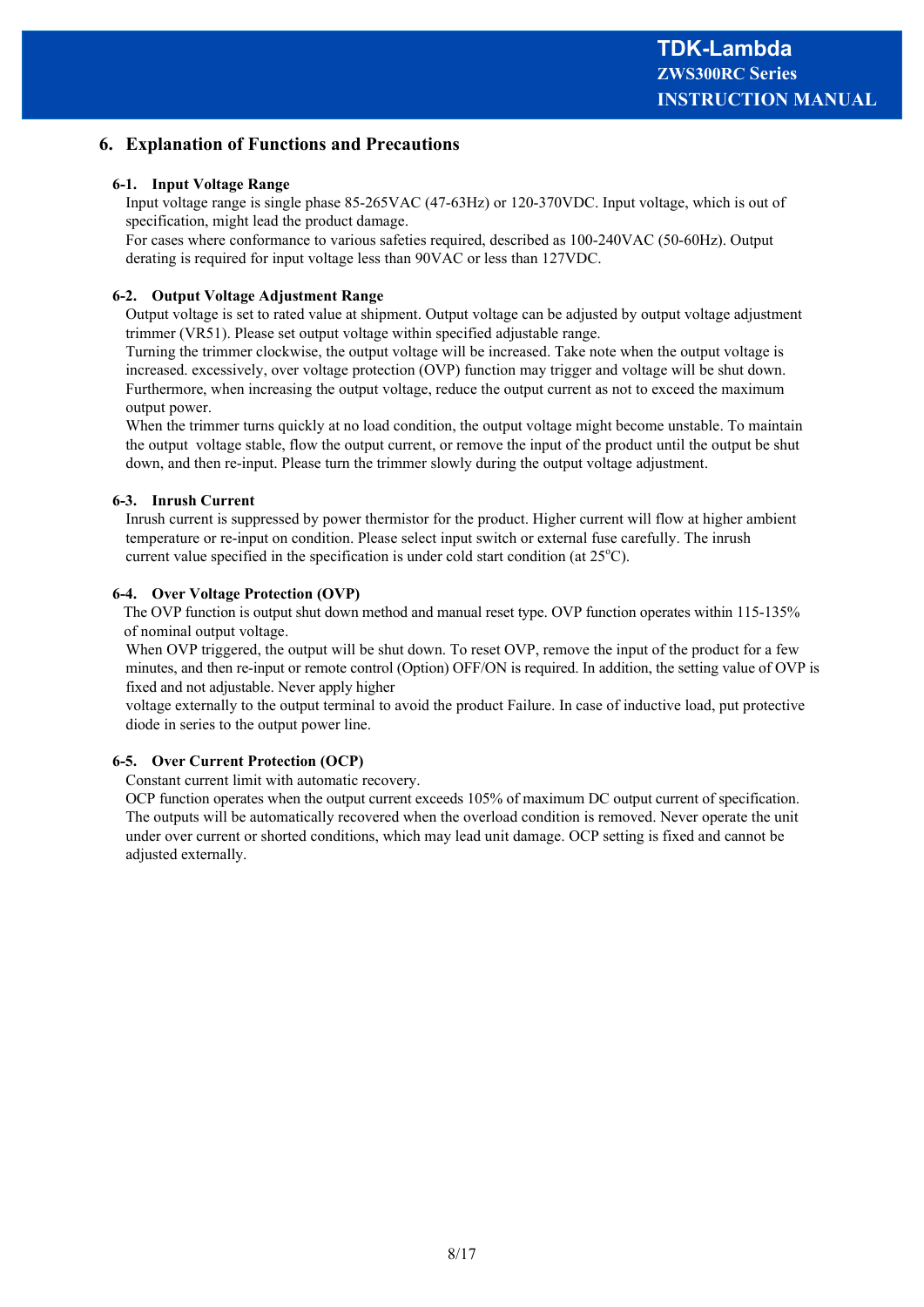#### **6-6. Output Ripple & Noise**

 The specified maximum ripple & noise value is measured according to below measurement circuit. When load lines are longer, ripple will becomes larger. In this case, electrolytic capacitor, film

capacitor, etc. might be necessary to be used across the load terminal.

The output ripple cannot be measured accurately if the probe ground lead of oscilloscope is too long.



#### **6-7. Series Operation**

For series operation, either method (A) or (B) is possible. Never use when one of the unit not operate, which leads damage. In series operation, the rising waveform may have steps.

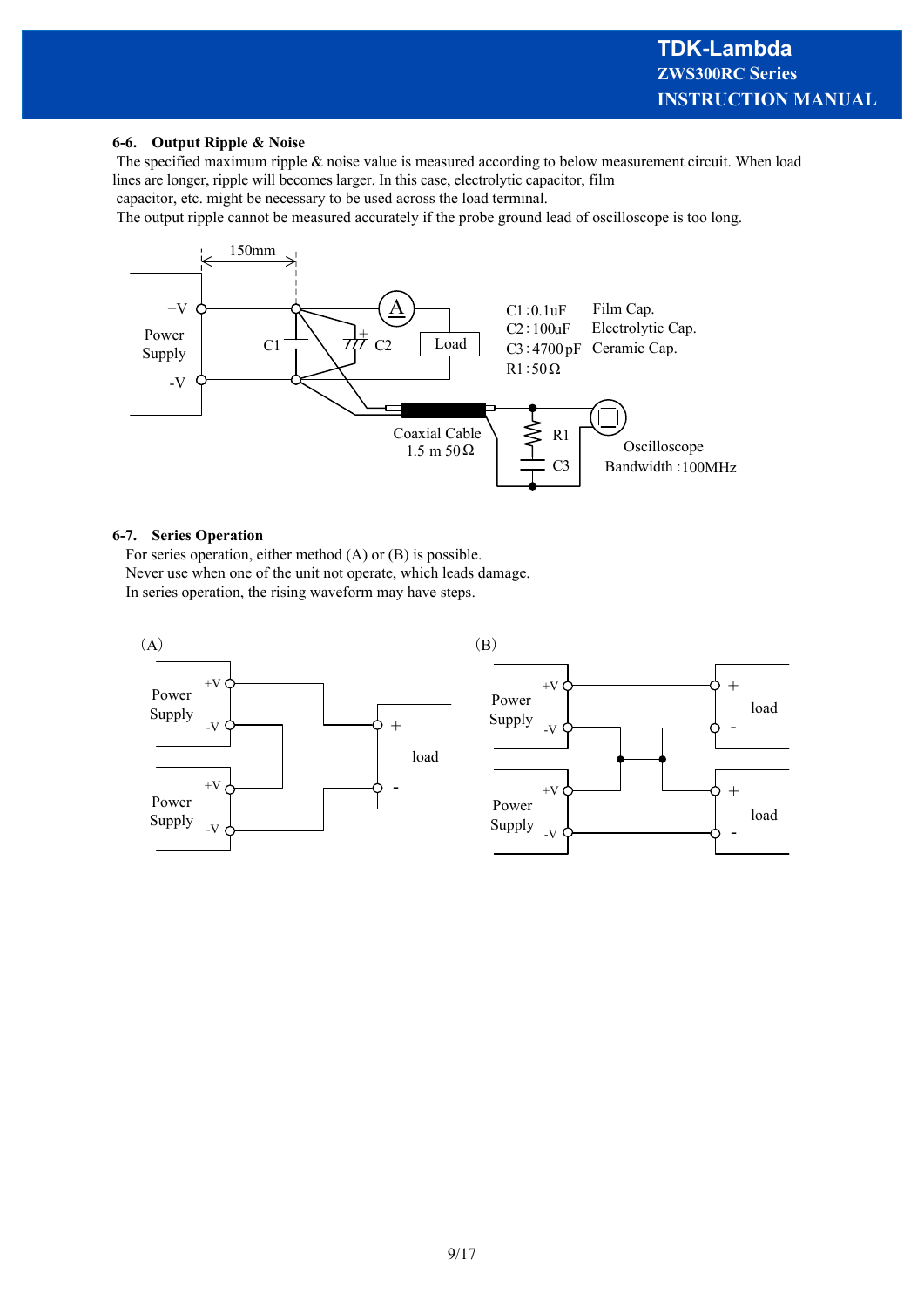#### **6-8. Parallel Operation**

- (A) Operation to increase the output current is not possible.
- (B) Operation as a Backup System
	- Connect our reverse prevention module "RP-60-20" or ORing-diode to the output side of the product.
		- (1) Adjust each product output to same voltage. (The difference of each product output voltage should be within  $\pm 5\%$ .)
		- (2) Adjust the output voltage higher by the value of the voltage drop (90mV typ.) of RP-60-20 or the forward voltage drop (Vf) of ORing-diode.
		- (3) Output voltage and output power should be used within specifications.
		- (4) When using RP-60-20, output load current should be used within specifications. When using ORing-diode, current rating must be more than output load current.



#### **6-9. Isolation Test**

Isolation resistance between Output -  $\frac{1}{\epsilon}$  terminal is more than 100MΩ at 500VDC. For safety operation, voltage setting of DC isolation tester must be done before the test. Ensure that the product is fully discharged after the test.

 $\blacksquare$  Output -  $\perp$  terminal : 500VDC More than 100M $\Omega$ 

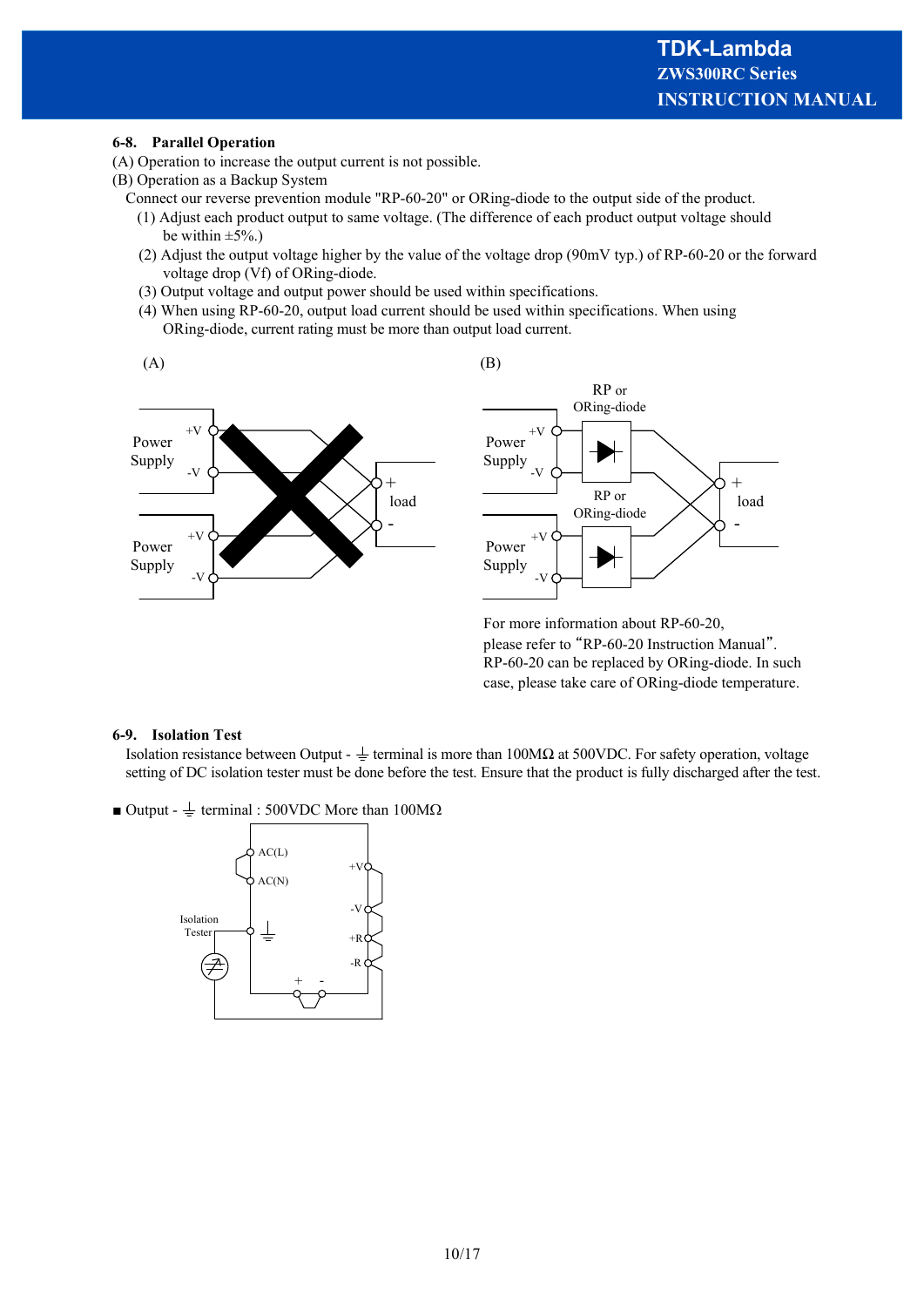#### **6-10. Withstand Voltage**

The product is designed to withstand 3.0kVAC between input and output, 2.0kVAC between input and  $\pm$  terminal and 500VAC between output and  $\pm$  terminal each for 1 minute. When testing withstand voltage, set current limit of withstand voltage test equipment at  $10mA$  (Output -  $\pm$  terminal : 20mA).

The applied voltage must be gradually increased from zero to testing value and then gradually decreased for shut down. When timer is used, the product may be damaged by high impulse voltage at switch on and off timing. Connect input and output as follows.

■ Input - Output (dotted line) : 3.0kVAC, 1min (10mA) ■ Output -  $\frac{1}{\sqrt{2}}$  terminal : 500VAC, 1min (20mA) Input -  $\perp$  terminal (solid line) : 2.0kVAC, 1min (10mA)



Note1 : In case of using external noise filter, capacitance between "Input and  $\pm$  terminal" might be increased. When testing withstand voltage between "Input and Output", there is a possibility exceeding withstand voltage between "Output and  $\pm$  terminal" (500VAC). Please check the voltage between "Output and  $\pm$  terminal". If the voltage exceeding withstand voltage, please add external capacitor to "Output and  $\perp$  terminal". It can decrease the voltage.

On the other hand, no need to check the voltage in case of "Output and  $\pm$  terminal" is shorted.



may increase capacitance value between Even in the case of "+V and  $\frac{1}{x}$ ". "Input and  $\neq$ ". there is a similar effect.

(Capacitance value in dashed line is added.)

#### **6-11. Remote ON/OFF Control (Option** "**/R**"**)**



The example of noise filter circuit that External capacitor adding point or short point.

 Remote ON/OFF control function is provided on option model "/R". Using this function allows the user to turn the output on and off without having to turn the AC input off and on. It is controlled by the external voltage applied to +R and -R of remote ON/OFF terminal. This circuit is in the secondary side of the product. Never connect to primary side. And this circuit is isolated from the secondary (output).



| $+R \& -R$ terminal condition | <b>Output Condition</b> |
|-------------------------------|-------------------------|
| SW ON (Higher than 4.5V)      | OΝ                      |
| SW OFF (Lower than 0.8V)      | OEE                     |

| External voltage : E | External resistor: R |
|----------------------|----------------------|
| $4.5 - 12.5$ VDC     | No required          |
| $12.5 - 24.5$ VDC    | $1.5k\Omega$         |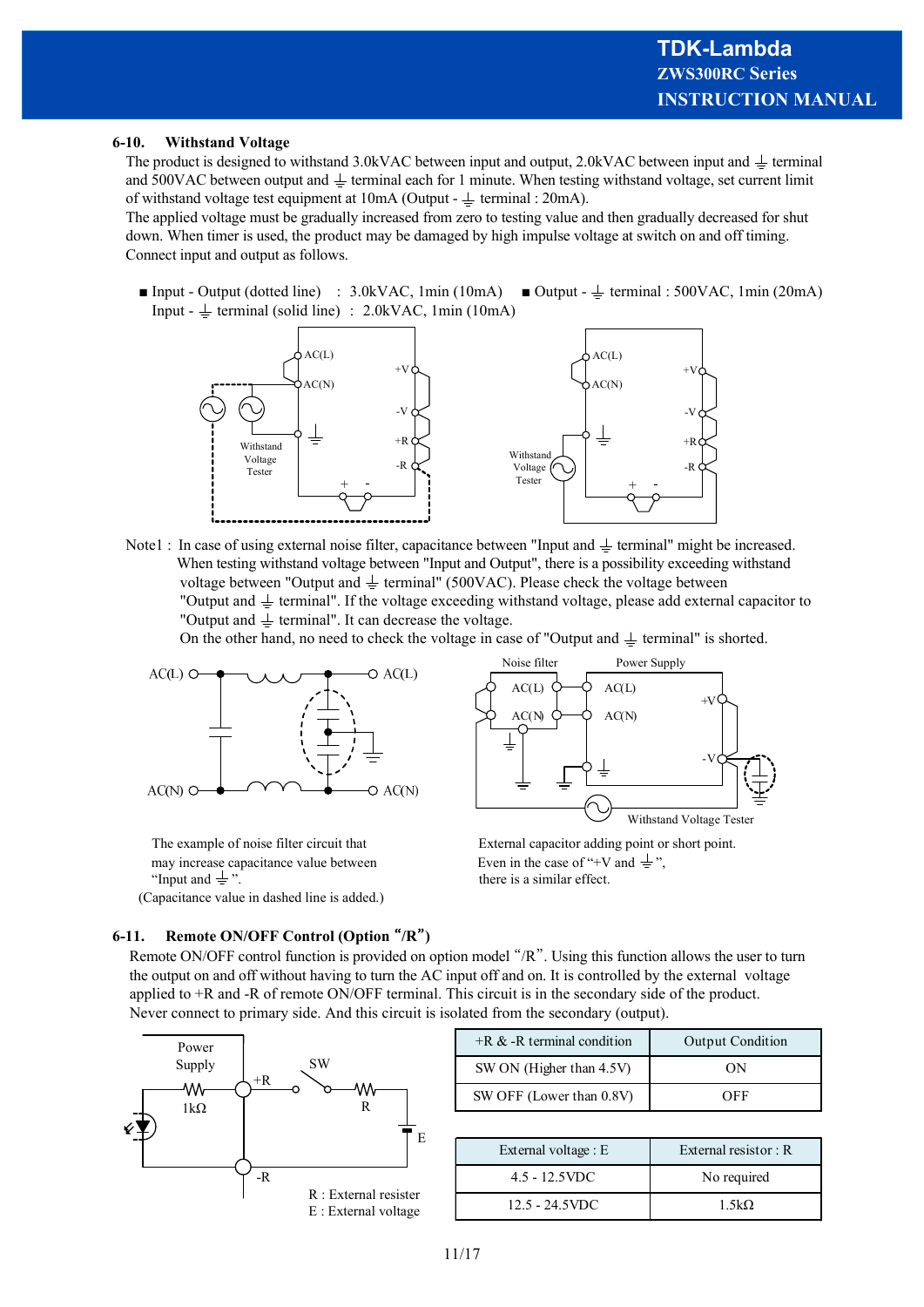#### **6-12. Connecting method of Buffer module ZBM-AC (Option "/BM")**

By connecting our ZBM-AC to CN2, the Hold up time of ZWS300RC can be extended.

Derating the output power of ZWS300RC by 10W per ZBM-AC connection.

The ZBM-AC that can be connected to ZWS300RC is as follows.

When using multiple ZBM-AC units, the maximum number of /S option is one unit.

It is necessary to use harness with withstand voltage of 400V or higher and equivalent to AWG16.

Please be careful about insulation of harness, because CN2 is on the primary side. An optional harness (sold separately) for connection is available.

For details on how to use ZBM-AC and precautions, refer to the ZBM-AC instruction manual.

#### ■**ZBM-AC** connectable quantity

| Input Voltage            | Maximum number of units |
|--------------------------|-------------------------|
| 85-170VAC or 120-240VDC  | 1 unit                  |
| 170-265VAC or 240-370VDC | 4 units                 |

#### ■**ZBM-AC** connection example



#### ■Output power vs. Hold up time characteristics

ZWS300C Input Voltage : 200VAC, Ta=25℃, Initial state of capacitor capacity

| Output Power of | Buffer Time (msec) |            |            |            |  |
|-----------------|--------------------|------------|------------|------------|--|
| ZWS300RC-24/BM  | 1 UNIT             | 2 UNITS    | 3 UNITS    | 4 UNITS    |  |
| 300 W           | Do not use         | Do not use | Do not use | Do not use |  |
| 290 W           | 217                | Do not use | Do not use | Do not use |  |
| 280 W           | 225                | 412        | Do not use | Do not use |  |
| 270 W           | 235                | 450        | 625        | Do not use |  |
| 260 W           | 245                | 470        | 705        | 860        |  |
| 240 W           | 261                | 493        | 723        | 950        |  |
| 180 W           | 358                | 665        | 963        | 1270       |  |
| 120 W           | 541                | 995        | 1415       | 1900       |  |
| 60 W            | 1041               | 1920       | 2810       | 3580       |  |
| 30 W            | 1972               | 3510       | 4950       | 6300       |  |

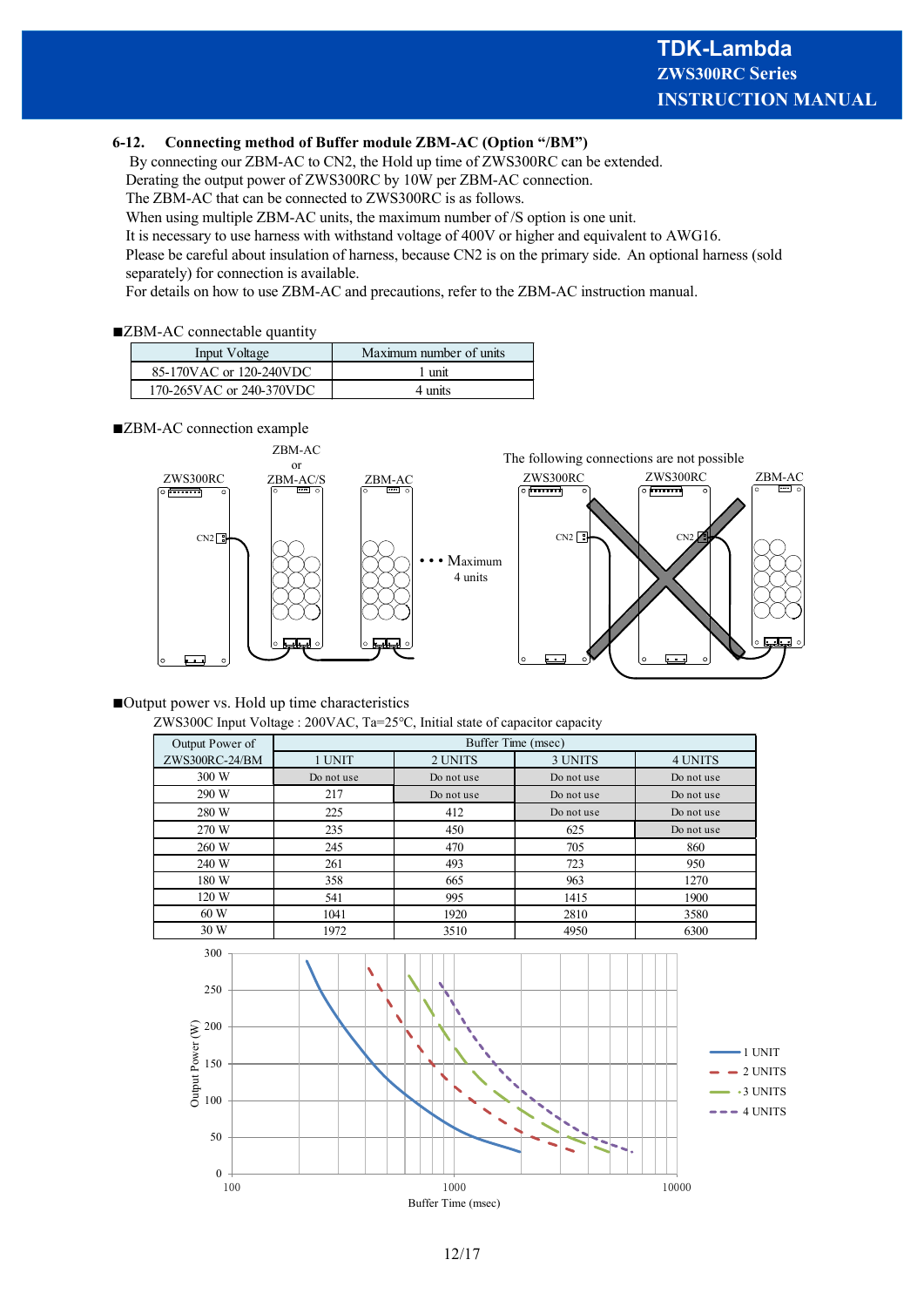## **7. Mounting Method**

#### **7-1. Mounting Direction**

The standard mounting is direction (A).

Possible mounting directions are (A), (B),(C), (D) and (E). Do not mount the product in any other directions. Do not exceed the derating of maximum load, which is limited by mounting direction and ambient temperature. Refer to "7-2.Output Derating" for more information.



#### **7-2. Output Derating**

Refer to the output derating below, load (%) is percent of maximum output current value in a rated output voltage.

■Convection Cooling (85≤Vin<170VAC or 120≤Vin<240VDC)

\*Derating is required for less than 90VAC or less than 127VDC. Refer to "7-3.Output Derating according to the Input Voltage" for more information.



|             | Load $(\%)$       |                  |                  |                  |                  |  |
|-------------|-------------------|------------------|------------------|------------------|------------------|--|
| Ta (°C)     | <b>MOUNTING A</b> | <b>MOUNTINGB</b> | <b>MOUNTINGC</b> | <b>MOUNTINGD</b> | <b>MOUNTINGE</b> |  |
| $-10 - +20$ | 100               | 100              | 100              | 100              | 100              |  |
| 35          | 100               | 100              | 100              | 73               | 85               |  |
| 40          | 100               | 92               | 100              | 64               | 80               |  |
| 45          | 100               | 85               | 88               | 55               | 75               |  |
| 50          | 88                | 77               | 77               | 46               | 70               |  |
| 60          | 65                | 53               | 53               | 28               | 40               |  |
| 70          | 30                | 30               | 30               | 10               | 10               |  |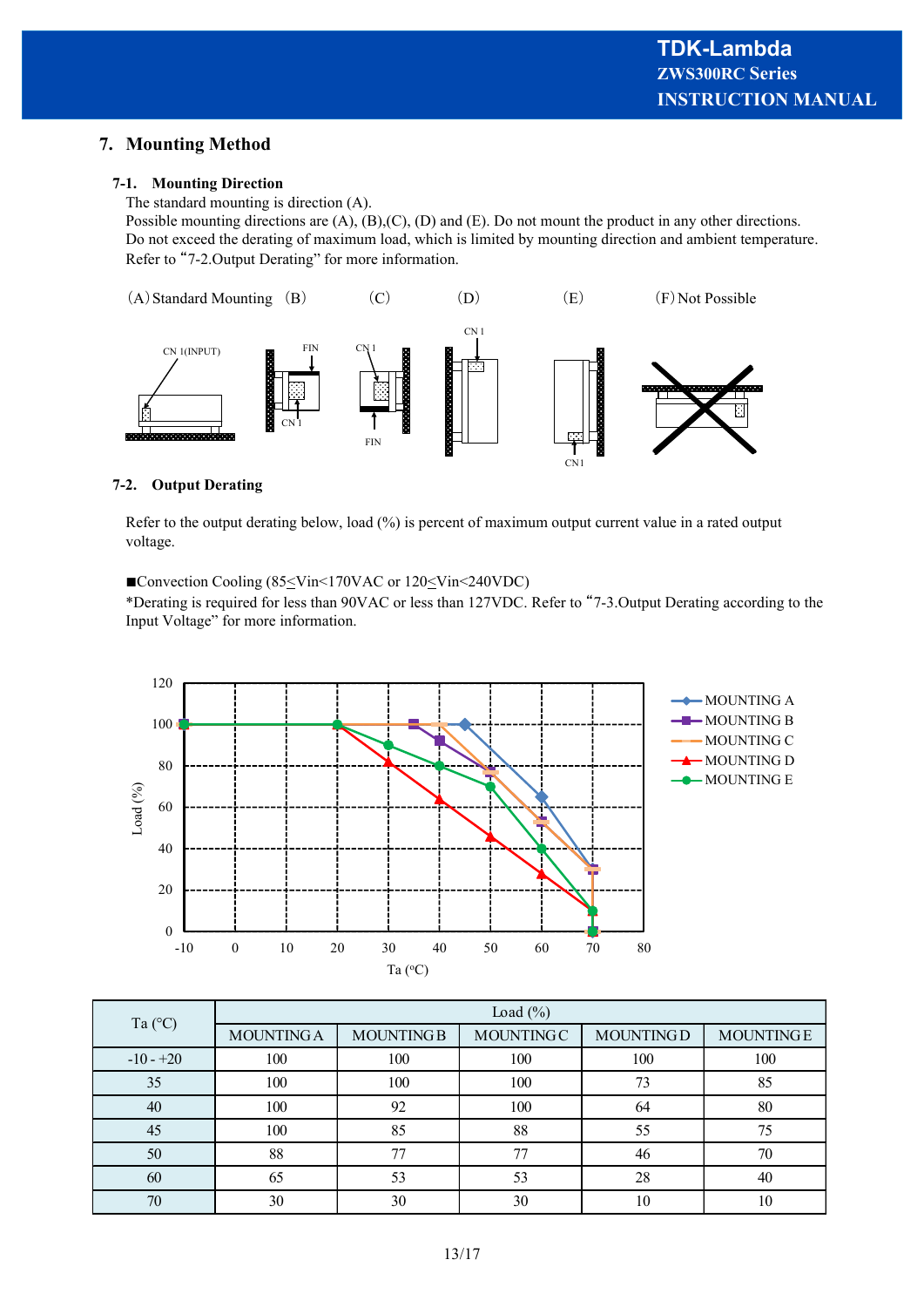■Convection Cooling (170≤Vin≤265VAC or 240≤Vin≤370VDC)



|             | Load $(\%)$       |                  |                  |                  |                  |  |
|-------------|-------------------|------------------|------------------|------------------|------------------|--|
| Ta (°C)     | <b>MOUNTING A</b> | <b>MOUNTINGB</b> | <b>MOUNTINGC</b> | <b>MOUNTINGD</b> | <b>MOUNTINGE</b> |  |
| $-10 - +20$ | 100               | 100              | 100              | 100              | 100              |  |
| 35          | 100               | 100              | 100              | 73               | 85               |  |
| 40          | 100               | 92               | 100              | 64               | 80               |  |
| 45          | 100               | 85               | 88               | 55               | 75               |  |
| 50          | 100               |                  | 77               | 46               | 70               |  |
| 60          | 65                | 53               | 53               | 28               | 40               |  |
| 70          | 30                | 30               | 30               | 10               | 10               |  |

■**Forced Air Cooling** 



| $\tilde{\phantom{a}}$ |              |                  | - -            |        |
|-----------------------|--------------|------------------|----------------|--------|
| Ta $(C)$              | Load $(\%)$  |                  |                | Load ( |
|                       | MOUNTING A-E | Ta $(^{\circ}C)$ | <b>MOUNTI</b>  |        |
| $-10 - +50$           | 100          |                  | $-10 - +60$    | 100    |
| 70                    | 60           |                  | 7 <sub>0</sub> | 70     |

|  |  | Air velocity $> 1.4$ m/s |  |  |
|--|--|--------------------------|--|--|
|--|--|--------------------------|--|--|

| Load $(\%)$  | Ta $(^{\circ}C)$ | Load $(\%)$         |
|--------------|------------------|---------------------|
| MOUNTING A-E |                  | <b>MOUNTING A-E</b> |
| 100          | $-10 - +60$      | 100                 |
| 60           | 70               | 70                  |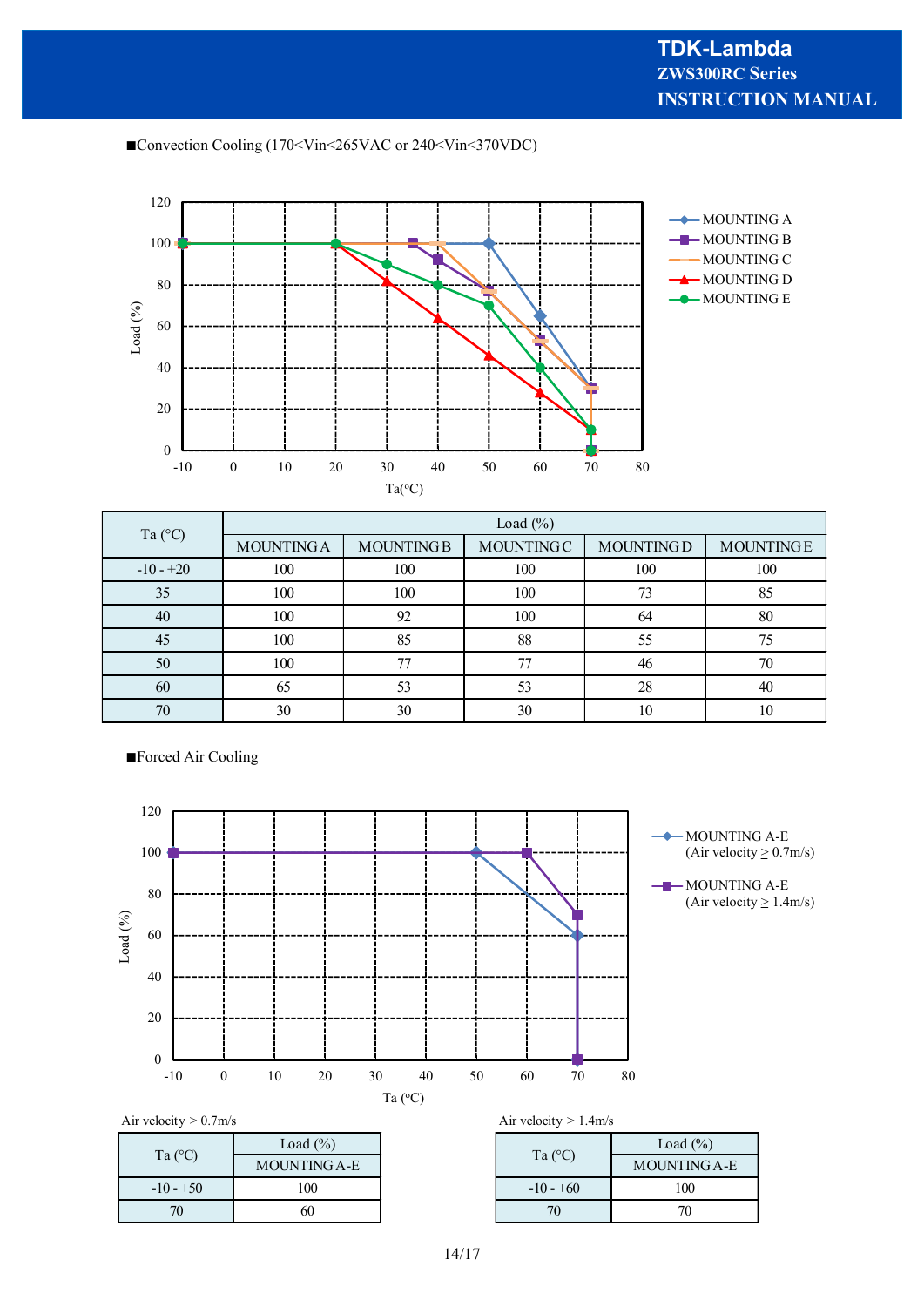#### **7-3. Output Derating according to the Input Voltage**

Load (%) is percent of maximum output current value in a rated output voltage.



#### **7-4. Mounting Method**

Insert the spacer (Max  $\phi$  8) of height more than 8mm to lift the product. And use all mounting holes for the product installation.



Allowable area by metal pieces is 9mm from each PCB corners. Refer to figure below.



If the space is not enough, the specification of isolation and withstand will not be satisfied. Take the space in the product surroundings and the upper area of components to keep enough for convection cooling.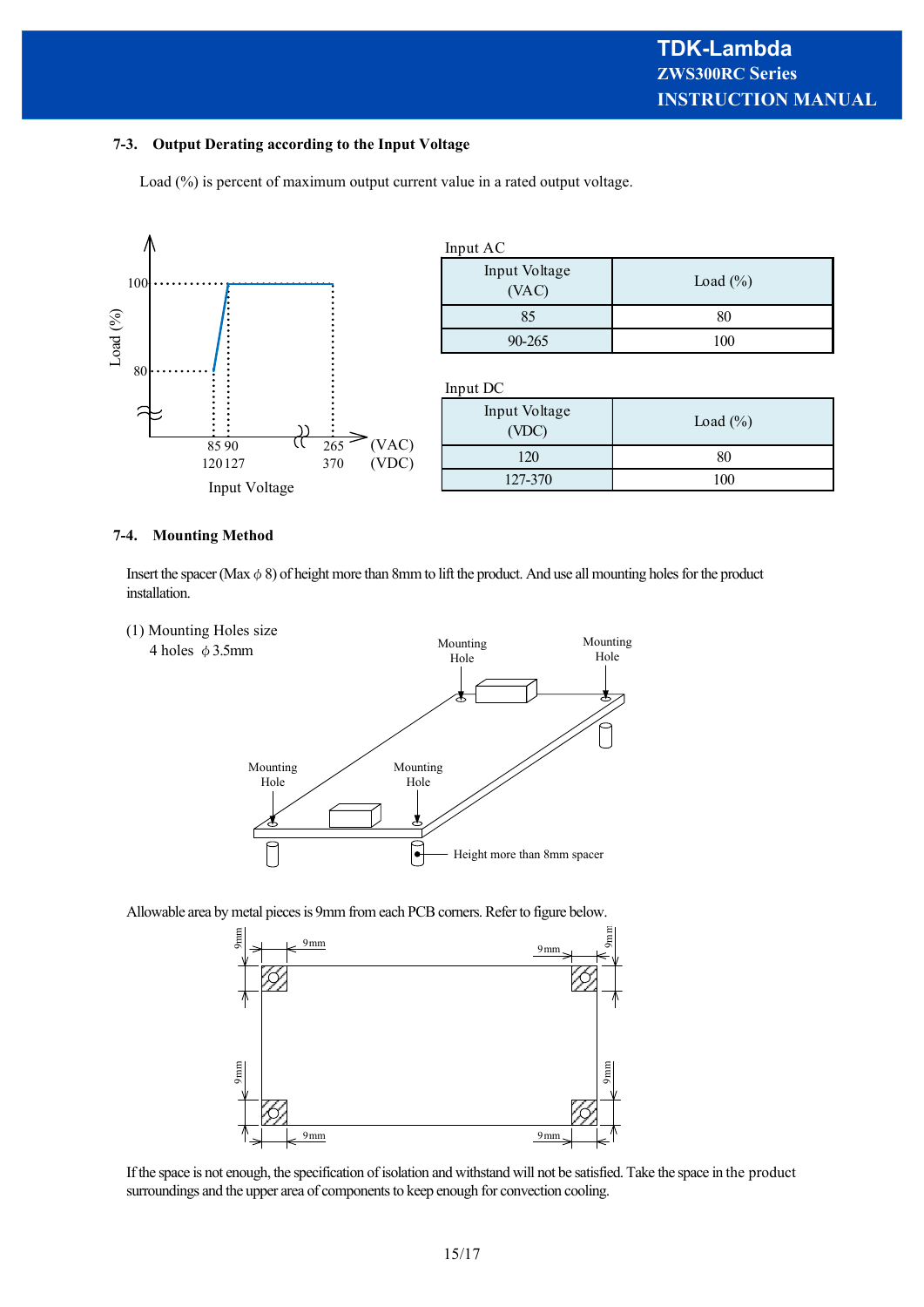# **INSTRUCTION MANUAL ZWS300RC Series TDK-Lambda**



 $(3) \frac{1}{2}$ 

 $\perp$  must be connected to the Protective earth terminal of the equipment. Also 2 mounting holes are must be connected to the Chassis (Conductor) by Metal spacer. When screw clamping the mounting holes, please use the screw with spring washer. If not connect to the Chassis (Conductor), the conducted noise, radiation noise and output noise will increase. (The location of 2 mounting holes for Chassis connection is shown with  $\perp$  mark in below figure.)



## **8. Wiring Method**

- (1) The output load line and input line shall be separated, and use all lines as thick and short as possible to make lower impedance. The output load line and input line shall be twisted or use shielded wire to improve noise sensitivity.
- (2) Input/Output lines shall be twisted and separated from the output lines.
- (3) Noise can be eliminated by attaching a capacitor to the load terminals.
- (4) For safety and EMI considerations, connect between  $\pm$  terminal of input connector and protective earth terminal firmly.
- (5) The recommended wire type, torque and crimp-type terminal :

| Input  | $AWG#22 \sim AWG#18$ |
|--------|----------------------|
| Output | $AWG#22 \sim AWG#16$ |